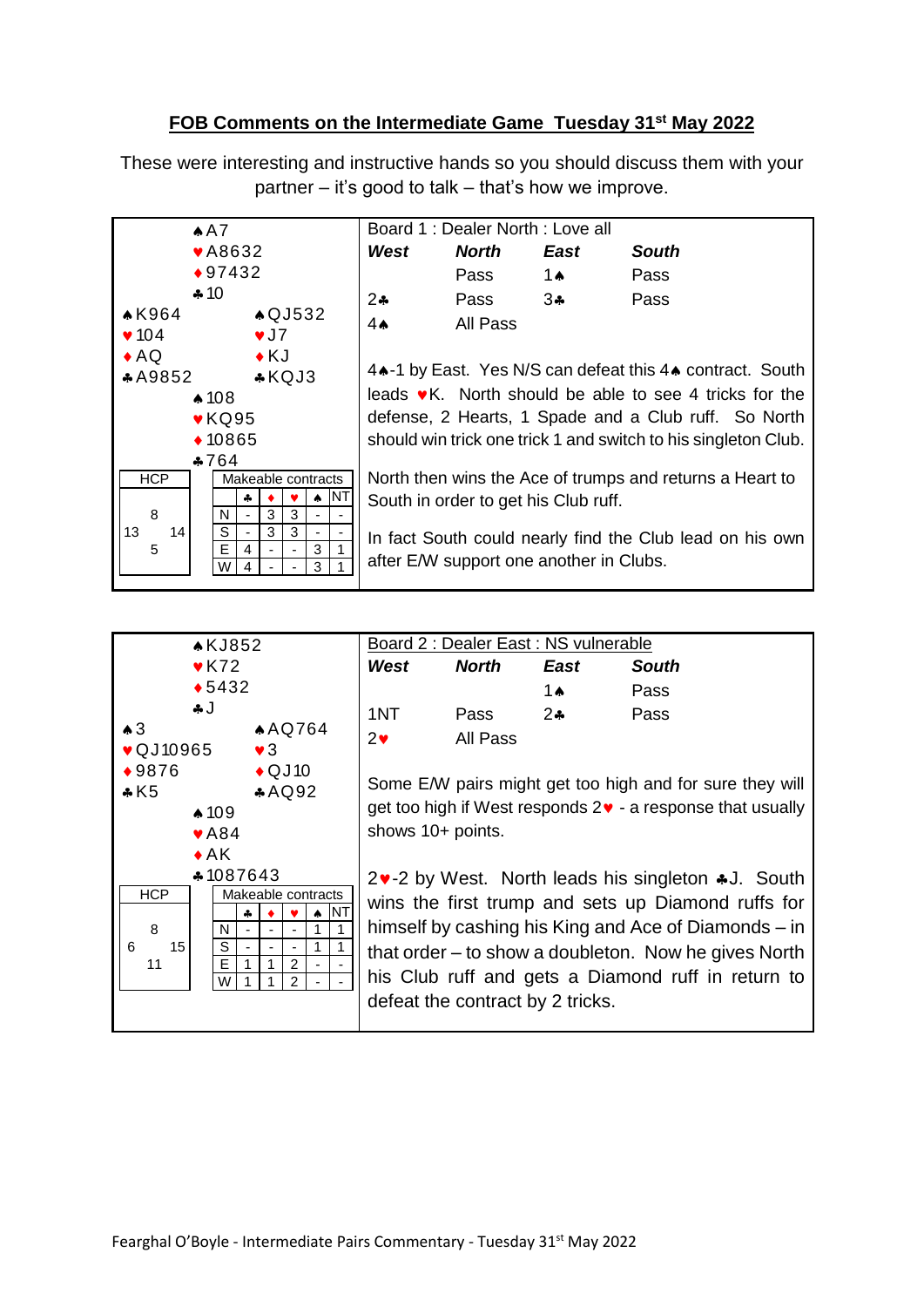

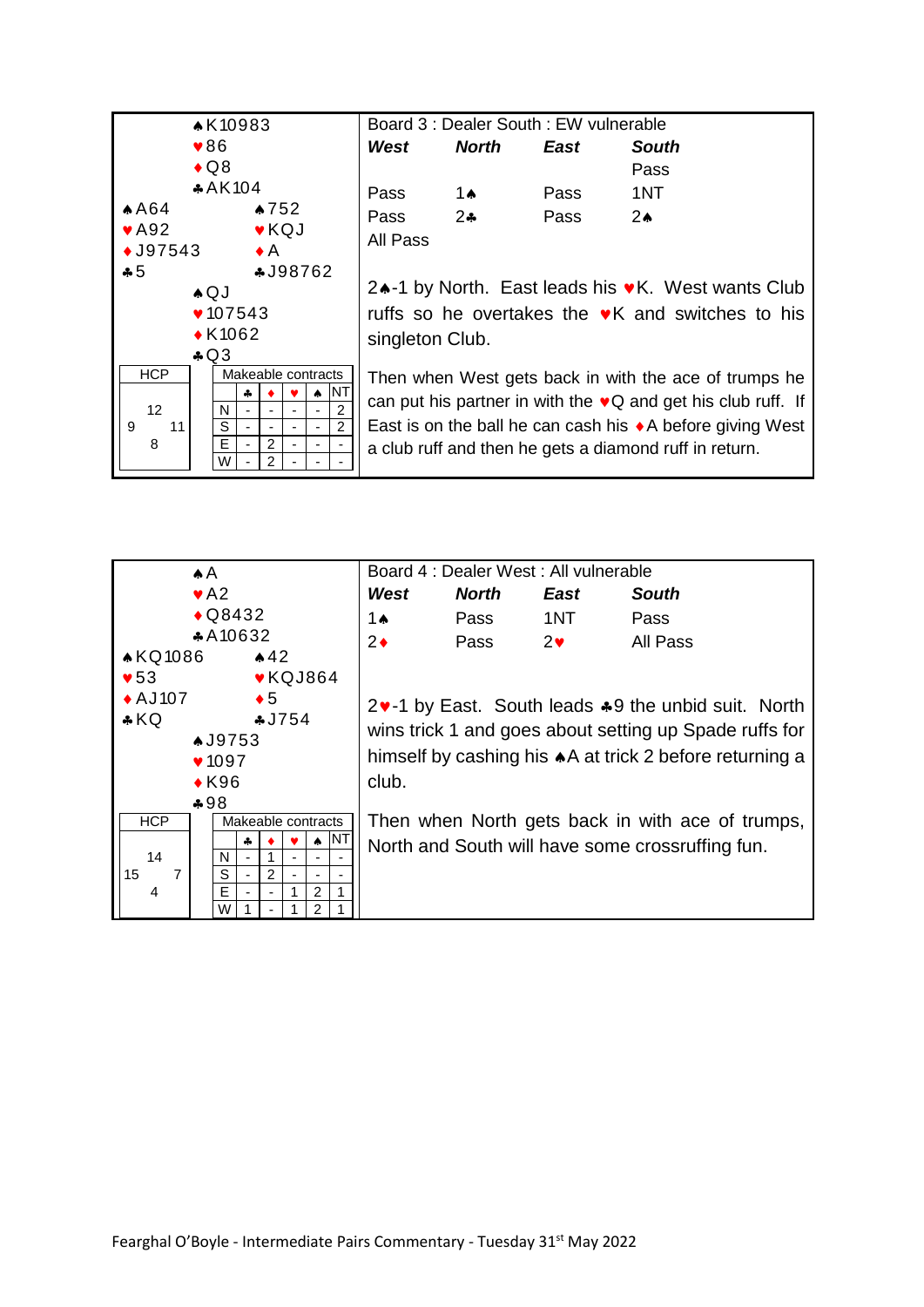

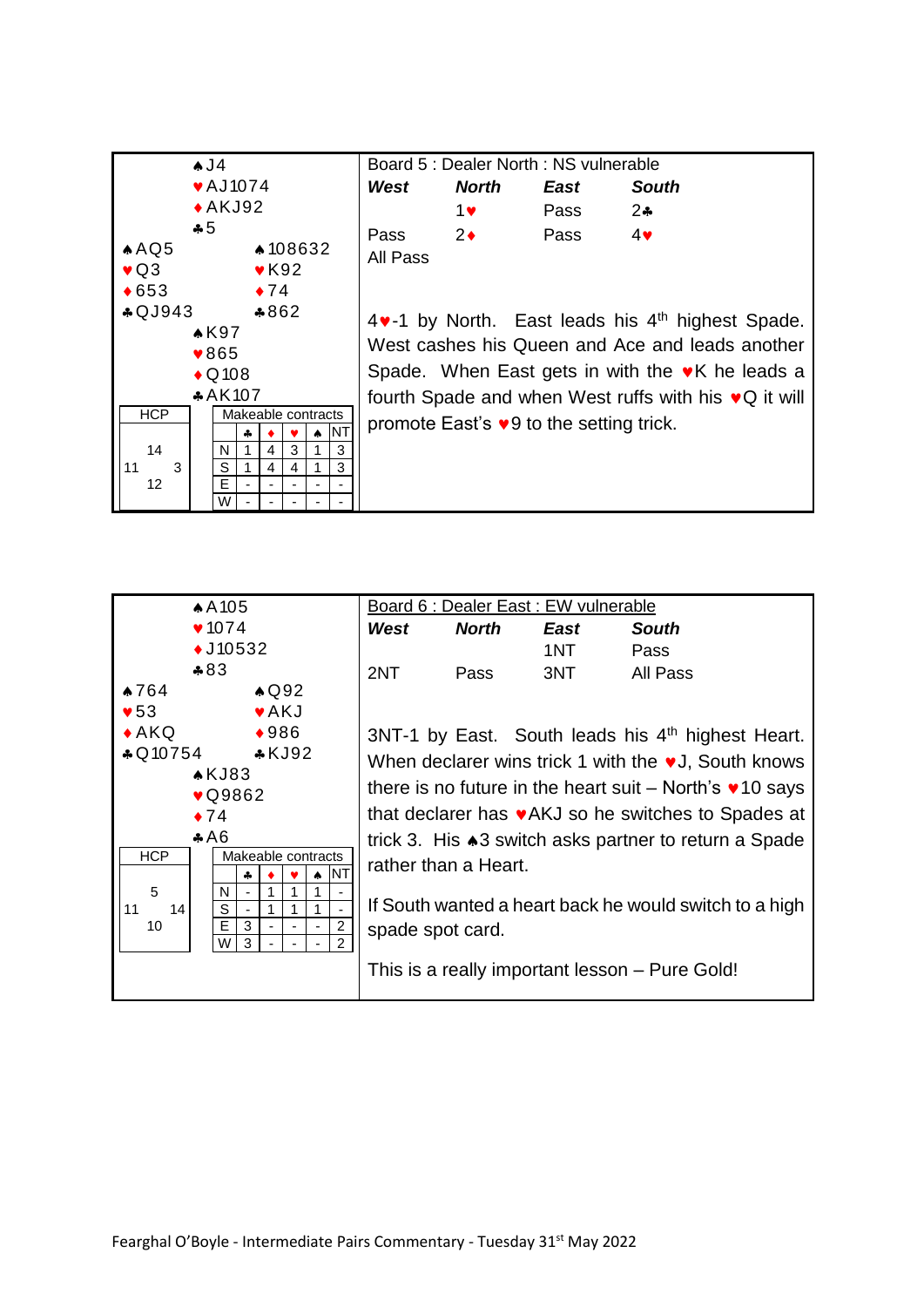

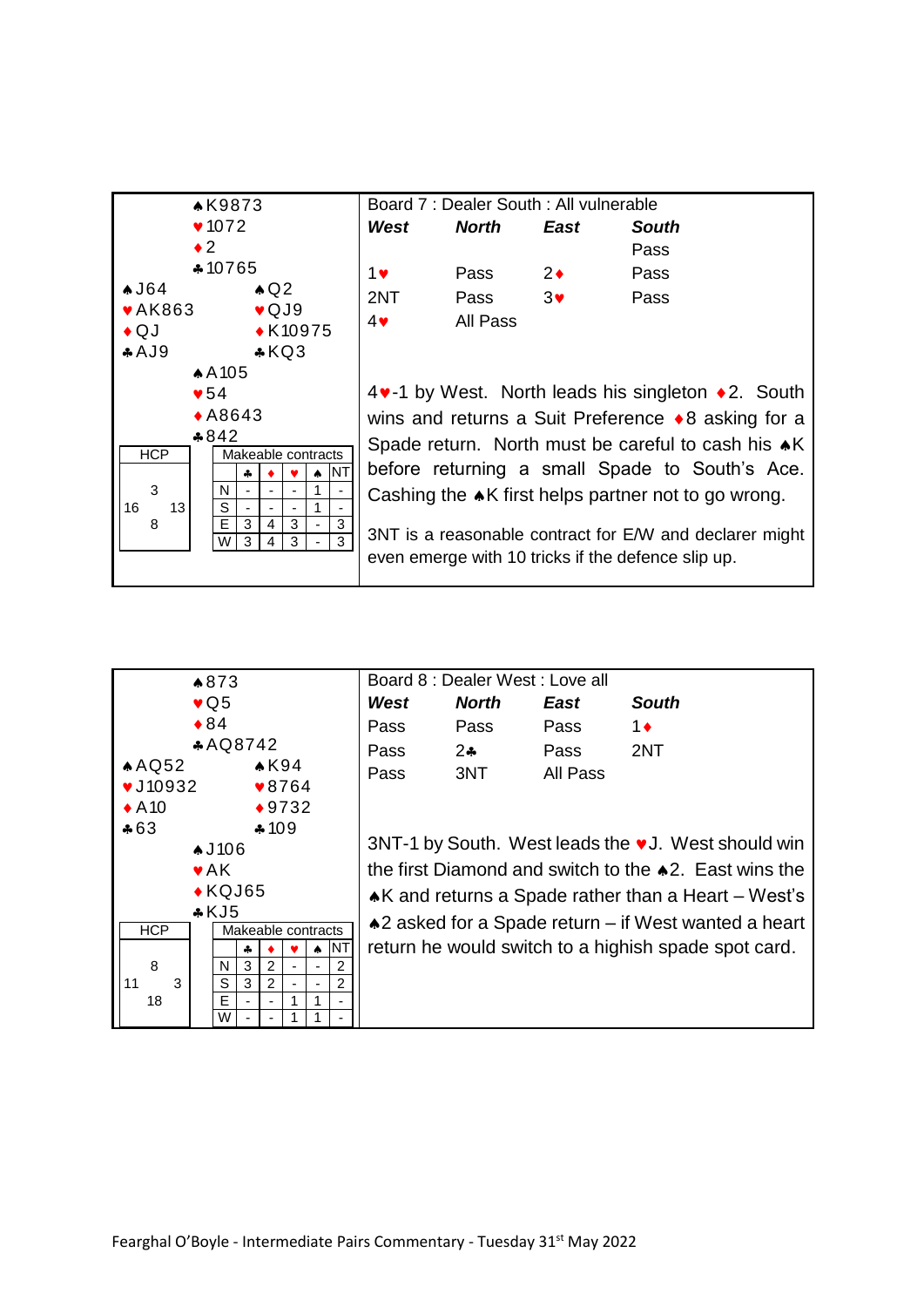

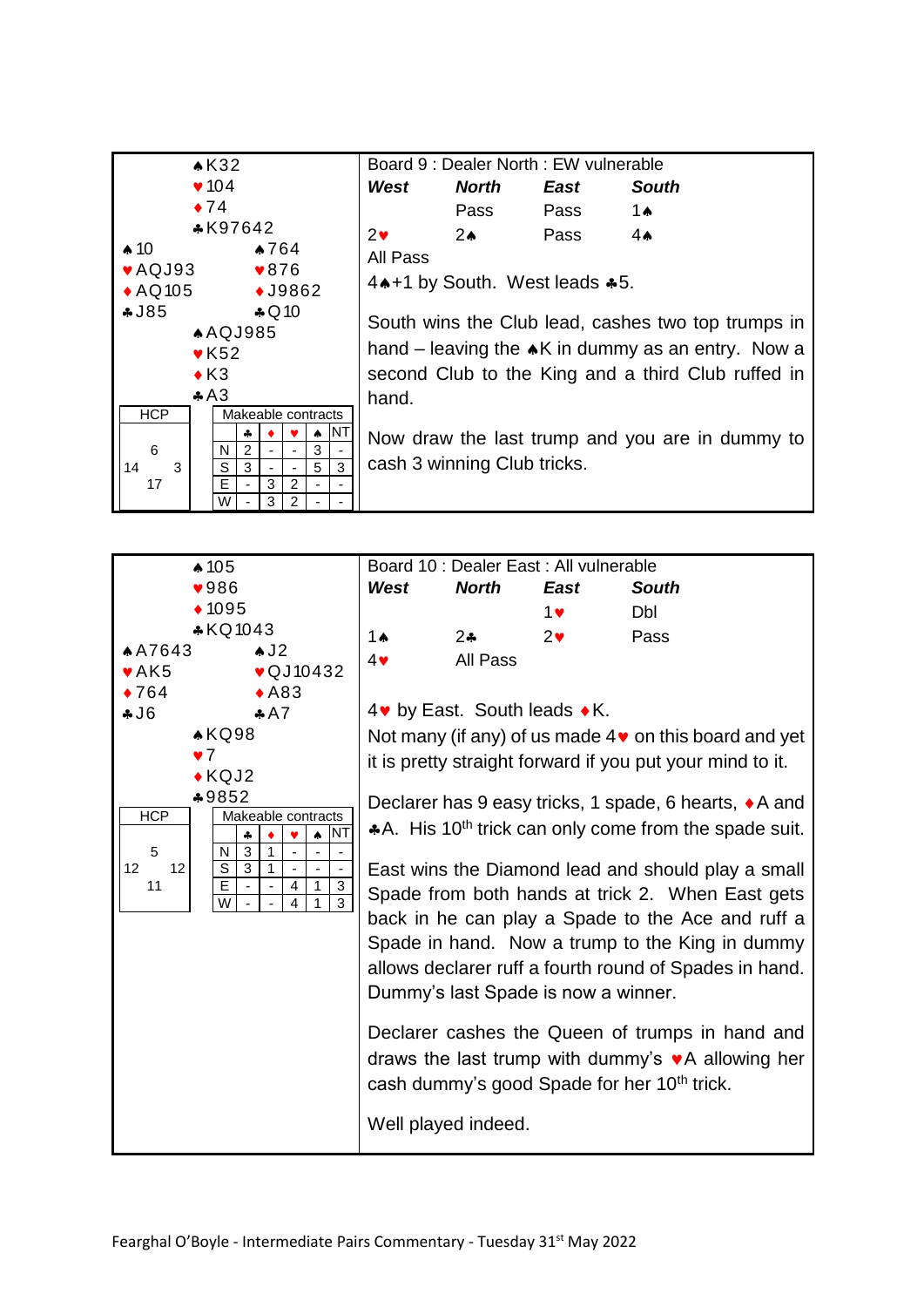



Board 12 : Dealer West : NS vulnerable *West North East South* 1<sup>a</sup> Pass 2<sup>a</sup> Pass 4<sup>\*</sup> All Pass

 $4$   $\leftrightarrow$  1 by West. North leads  $\bullet$  Q.

West wins the  $\bullet$  A in dummy (if would be dangerous to duck trick 1 because a clever South might overtake and switch to a killing heart).

Declarer cashes Ace and King of Clubs in hand, leads a Spade to dummy's 10 and leads  $*J$ . If South discards on the  $*J$  so does declarer. We don't mind losing a trick to North but we have to keep South off lead – because a high heart switch from him would be curtains. Later declarer can draw the remaining trumps ending in dummy to cash the good Clubs in dummy.

If South ruffs the  $*J$ , West over-ruffs, leads a trump to dummy's King and ruffs the fourth round of Clubs high – being careful to keep the 4,3 or 2 of Spades as a means of getting to dummy's  $\triangle 6$  to cash the winning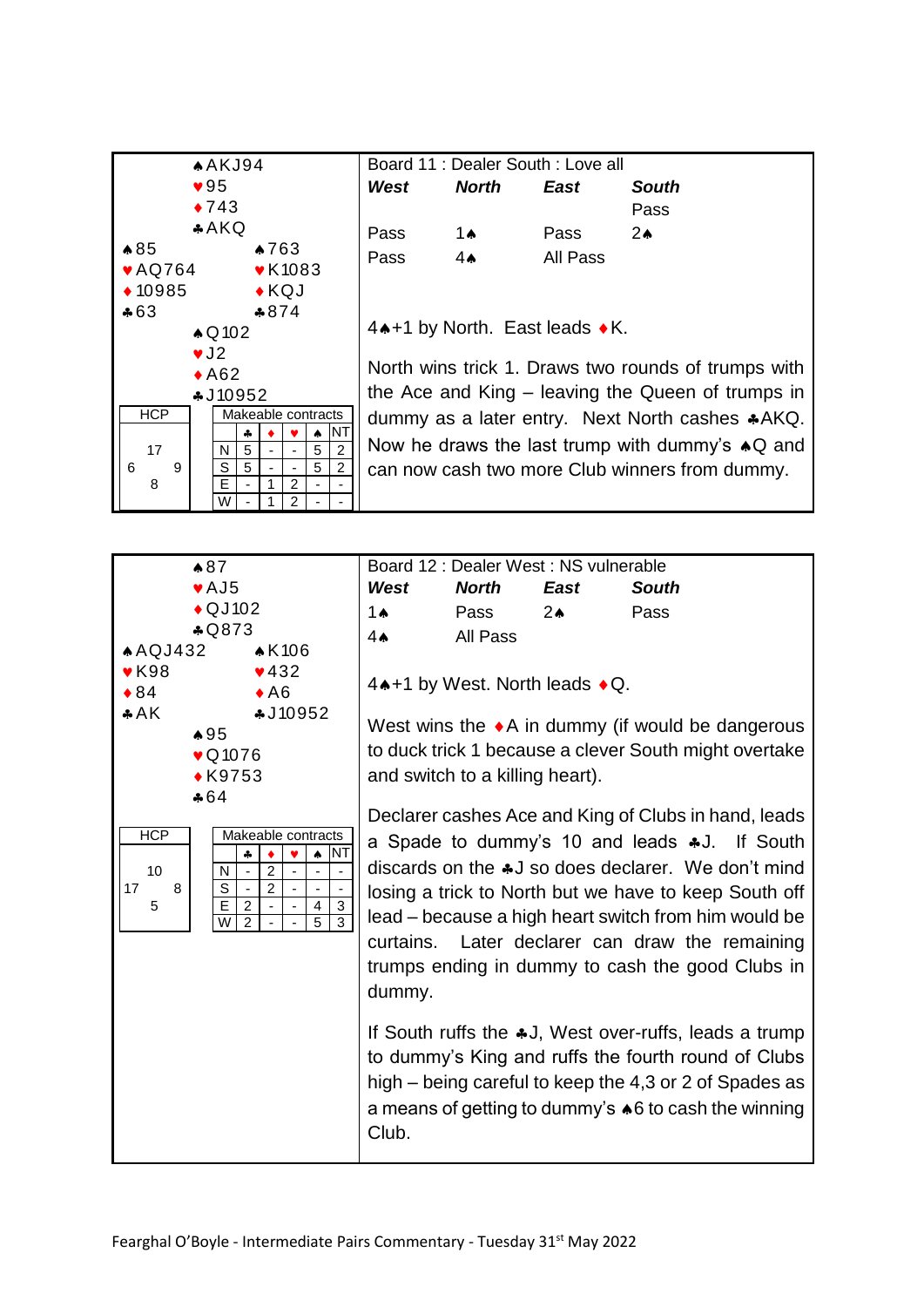

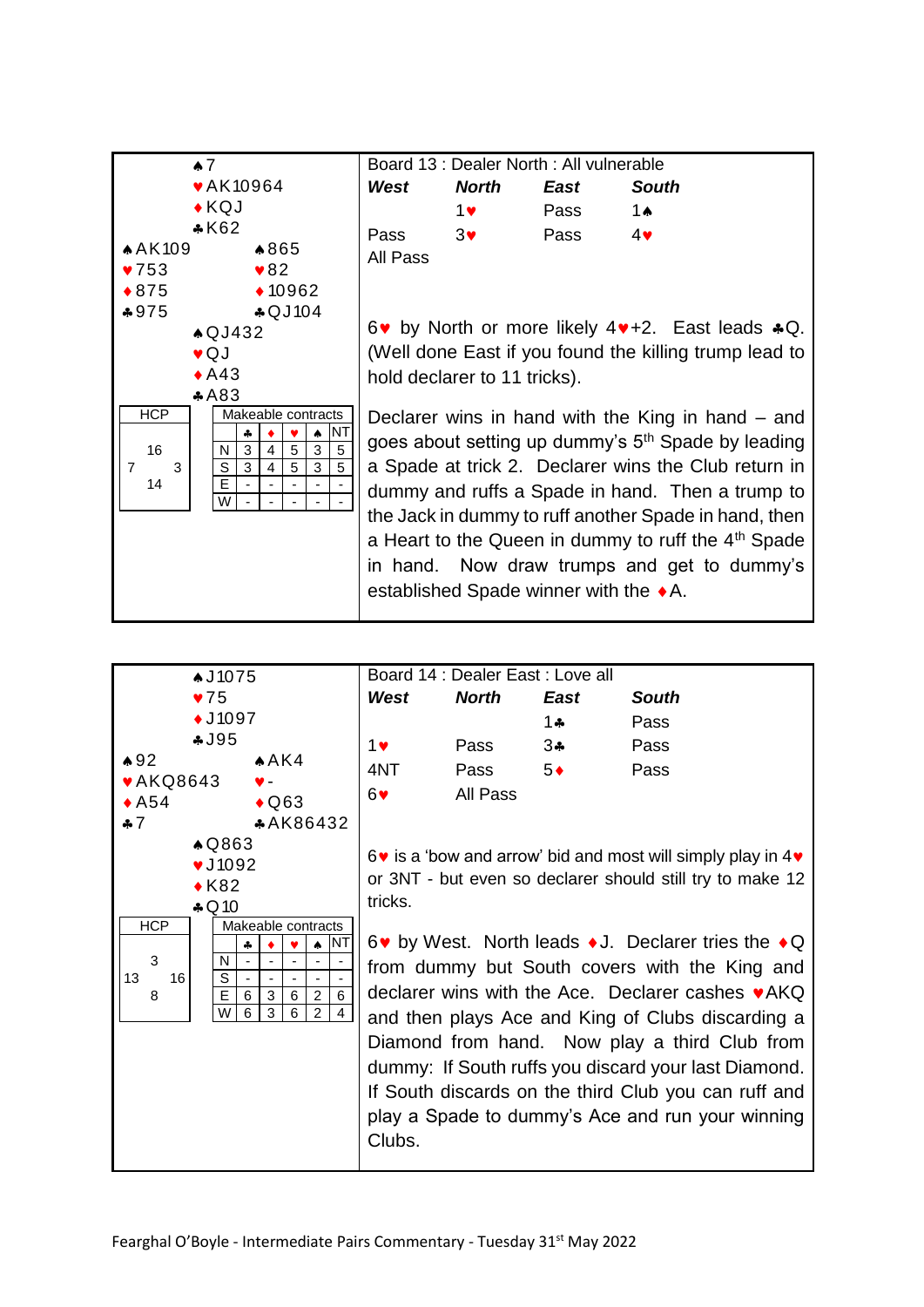

|          | Board 15 : Dealer South : NS vulnerable |      |                                                                     |
|----------|-----------------------------------------|------|---------------------------------------------------------------------|
| West     | North                                   | East | South                                                               |
|          |                                         |      | 24                                                                  |
| Pass     | $2\bullet$                              | Pass | 3ѧ                                                                  |
| Pass     | $4 - 4$                                 | Pass | 6▲                                                                  |
| All Pass |                                         |      |                                                                     |
|          |                                         |      |                                                                     |
|          |                                         |      | 6. by South. West leads ♦ 10. Declarer tries the free               |
|          |                                         |      | finesse of the $\bullet$ J but then wins with $\bullet$ A when East |
|          |                                         |      | covers with the $\triangle$ Q. Three rounds of trumps are           |
|          |                                         |      |                                                                     |

drawn. Now  $*K$  and  $*A$ . When the  $*Q$  falls, declarer can lead the  $*10$  discarding a Heart from hand to force out the  $*J$ . Dummy's Clubs are now winners and the  $\bullet$ K is there as an entry.



| Board 16 : Dealer West : EW vulnerable                  |              |               |                                                     |  |
|---------------------------------------------------------|--------------|---------------|-----------------------------------------------------|--|
| West                                                    | <b>North</b> | East          | <b>South</b>                                        |  |
| 1♥                                                      | Pass         | 1 $\triangle$ | Pass                                                |  |
| $2\bullet$                                              | Pass         | $3\bullet$    | Pass                                                |  |
| $3*$                                                    | Pass         | 4NT           | Pass                                                |  |
| $5*$                                                    | Pass         | 7ѧ            | All Pass                                            |  |
|                                                         |              |               | 7. by East. South leads .4. (a trump lead against a |  |
| Grand Slam is routine). Declarer plans to establish the |              |               |                                                     |  |
| Heart suit (90%) rather than take the 50% Club          |              |               |                                                     |  |
| finesse. Declarer wins trick 1 with dummy's ♦9. Now     |              |               |                                                     |  |
| ♥A, ruff a Heart in hand, Spade to dummy's Ace, ruff    |              |               |                                                     |  |
| the third round of Hearts in hand. Now draw the last    |              |               |                                                     |  |
| trump, Diamond to dummy's 10, ruff the fourth round     |              |               |                                                     |  |
| of Hearts setting up dummy's remaining two Hearts       |              |               |                                                     |  |

as two winners with  $\triangle A$  as an entry to them.